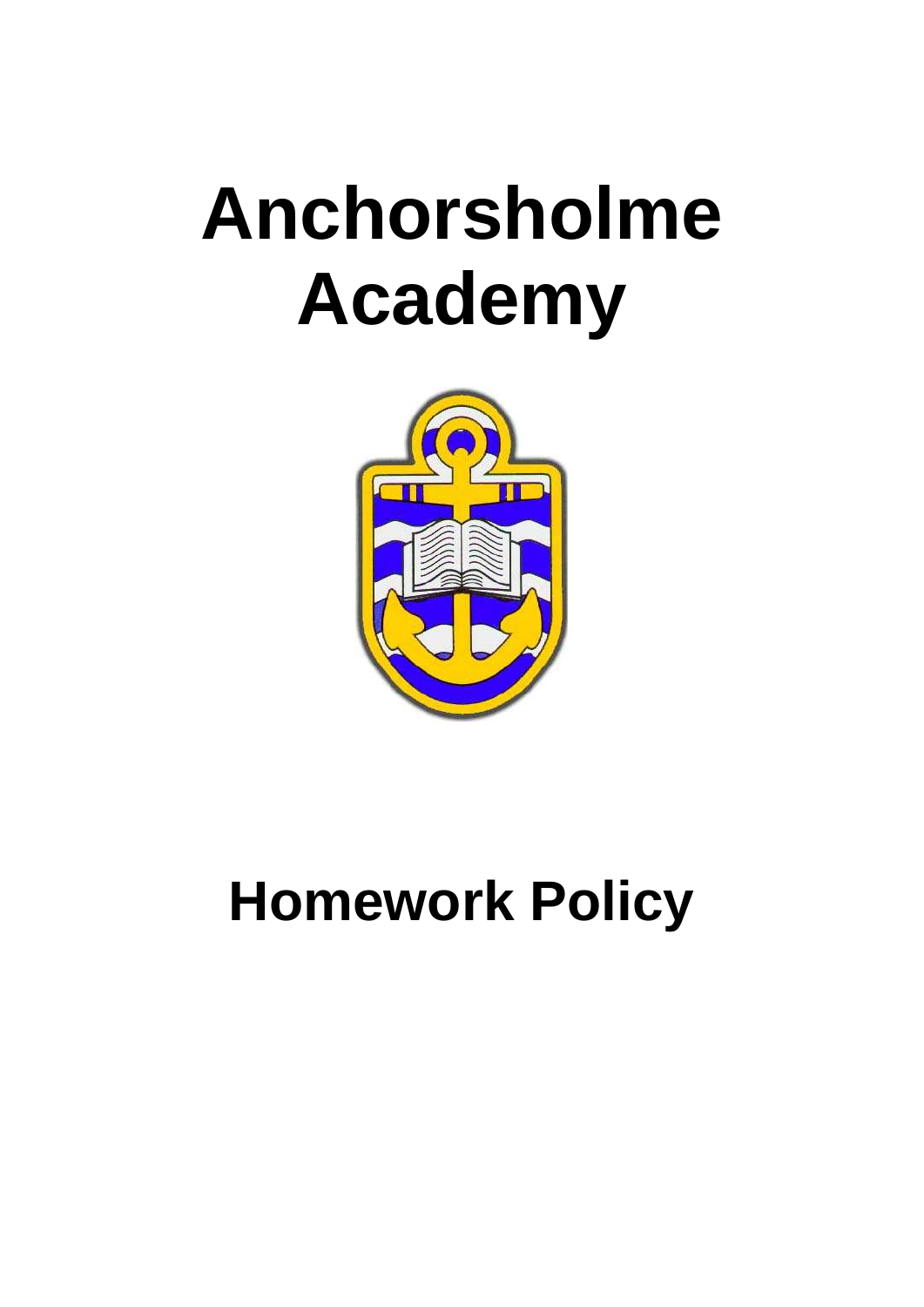### Anchorsholme Homework

"A good well organised homework programme helps children and young people to develop the skills and attitudes they will need for successful independent lifelong learning." DfES

#### **Introduction**

Research over a number of years in this and other countries has shown that homework can make an important contribution to pupils' progress at school. An OfSTED report confirms that "…many pupils and their parents see work done at home as a valuable and essential part of school work. When used properly it extends the challenge open to the pupil and ensures that teaching time is used to maximum effect."

Homework need not, and should not get in the way of other activities which the children may do after school such as sport, music and clubs of all kinds.

#### **General Policy**

This homework policy is seen as part of the school's overall learning and assessment strategy;

- homework tasks should be carefully planned and structured to support progression in learning as part of the school's schemes of work
- there should be consistent practice across the school in setting, managing and marking homework
- there will be a regular programme so that everyone, teachers, children and parents, knows what to expect each week
- pupils and parents should be very clear about what they need to do
- parents should be treated as partners in their children's learning
- there should be high expectations of pupils in completing homework
- pupils should receive prompt clear feedback on their work.

This policy will be reviewed annually by the leadership group and the governors.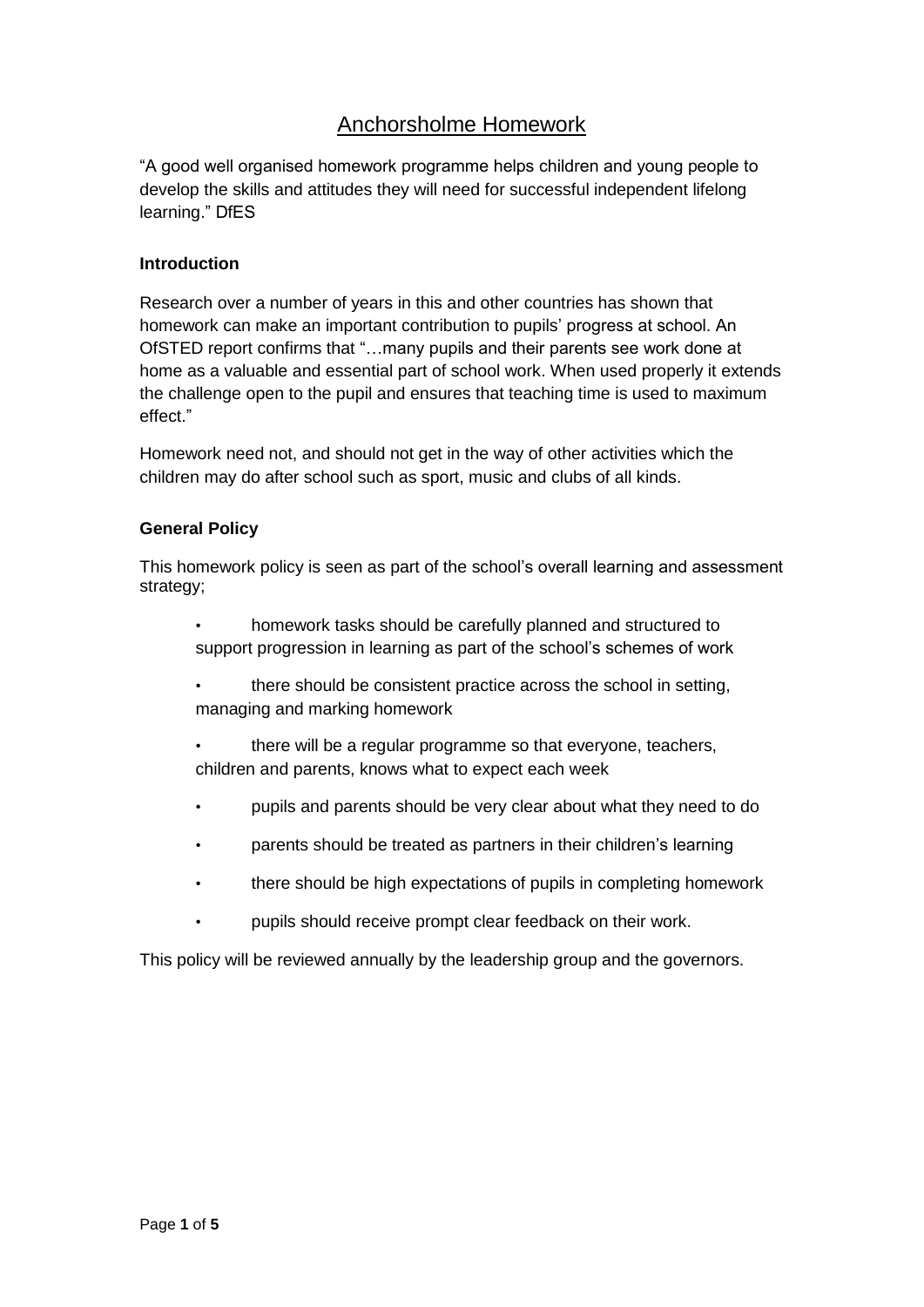#### **What is Homework?**

Homework refers to any work or activities which pupils are asked to de outside lesson time either on their own or with parents.

#### **The Purpose of Homework**

- Homework should consolidate and reinforce skills and understanding particularly in literacy and numeracy.
- Homework should exploit resources for learning of all kinds at home.
- Homework should extend school learning, for example through additional reading.
- Homework should encourage pupils as they get older to develop the confidence and self‐ discipline needed to study on their own.
- The purpose of homework will change as children get older.

#### **The Types and Amount of Homework**

Throughout the primary school regular reading is vital.

For children in Key Stage One, homework should very largely consist of regular reading with parents.

Other literacy related homework should include learning spellings and practising correct punctuation.

Number activities should be set approximately twice a week for all children.

In addition to these regular activities older children should be given some homework, gradually increasing in its demands, of other kinds. This will include:

- finding out information
- reading in preparation for lessons
- preparing oral presentations
- more traditional written assignments.

Homework should not simply be used to finish off written work carried out in class.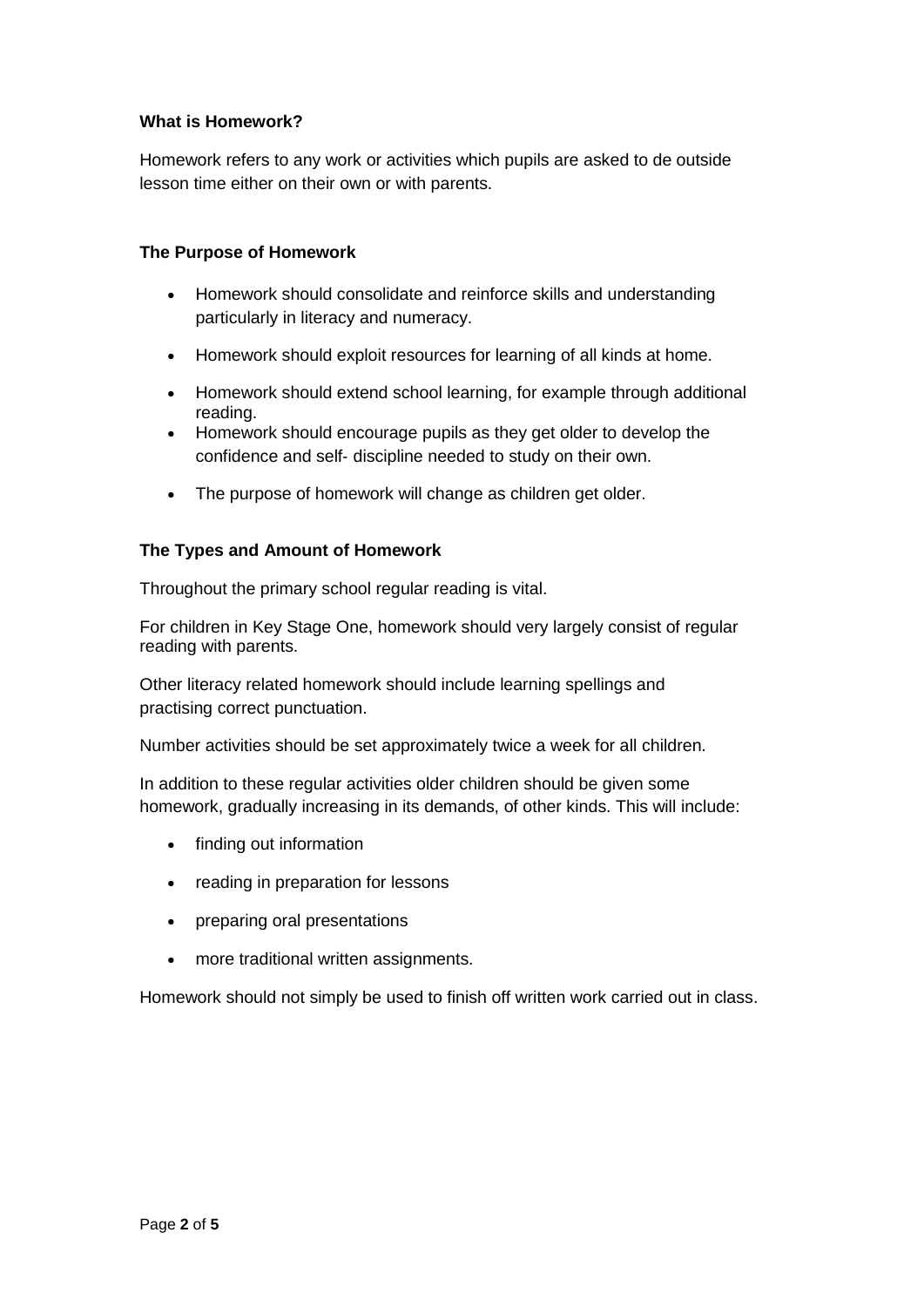#### **Recommended Time Allocation for Homework**

| Years 1 & 2 | One hour per week                    | Reading, spellings, other literacy<br>work<br>and number work                                                                        |
|-------------|--------------------------------------|--------------------------------------------------------------------------------------------------------------------------------------|
| Years 3 & 4 | One and a half-hours<br>per<br>week. | Literacy and numeracy as for Years 1<br>& 2<br>with occasional assignments in other<br>subjects                                      |
| Years 5 & 6 | Thirty minutes per day               | Regular weekly schedule with<br>continued<br>emphasis on literacy and numeracy<br>but<br>also ranging widely over the<br>curriculum. |

As children become older their expected daily reading programme will not always be part of the allocated homework schedule.

#### **S.E.N.**

For pupils with SEN homework should:

- have a very clear focus and time-guideline
- give plenty of opportunities for the pupil to succeed
- help develop social as well as other skills where necessary
- be varied and not purely written assignments
- be manageable for teachers.

#### **The Planning and Co**‐**ordination of Homework**

The classteacher is responsible for ensuring that the demands of homework are manageable for pupils and parents on a day‐to‐day basis.

Weekly plans should include a programme of homework.